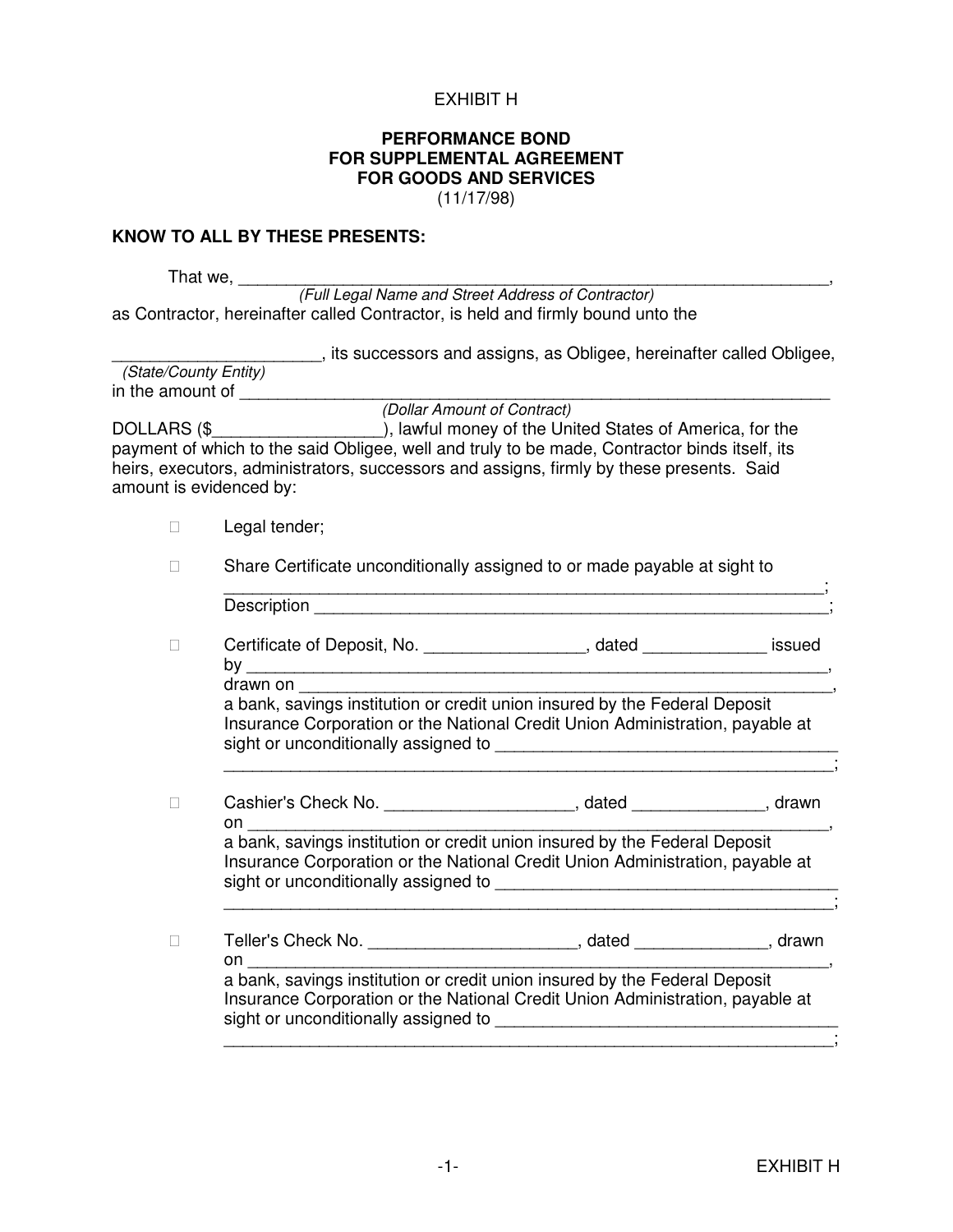| Insurance Corporation or the National Credit Union Administration, payable at                                                                                |
|--------------------------------------------------------------------------------------------------------------------------------------------------------------|
| Official Check No. _________________________________, dated ___________________, drawn                                                                       |
| a bank, savings institution or credit union insured by the Federal Deposit<br>Insurance Corporation or the National Credit Union Administration, payable at  |
| accepted by a bank, savings institution or credit union insured by the Federal<br>Deposit Insurance Corporation or the National Credit Union Administration, |
|                                                                                                                                                              |

The Contractor has by written agreement dated \_\_\_\_\_\_\_\_\_\_\_\_\_\_\_\_\_\_\_\_ entered into a contract with Obligee for the following Project:

| and entered into Supplemental Agreement No.                                | dated | for the period                              |
|----------------------------------------------------------------------------|-------|---------------------------------------------|
|                                                                            |       | ; hereinafter collectively called Contract, |
| which Contract is incorporated herein by reference and made a part hereof. |       |                                             |

\_\_\_\_\_\_\_\_\_\_\_\_\_\_\_\_\_\_\_\_\_\_\_\_\_\_\_\_\_\_\_\_\_\_\_\_\_\_\_\_\_\_\_\_\_\_\_\_\_\_\_\_\_\_\_\_\_\_\_\_\_\_\_\_\_\_\_\_\_\_\_\_\_\_\_\_

## **NOW, THEREFORE,**

 The condition of this obligation is such that, if Contractor shall promptly and faithfully perform the Contract in accordance with, in all respects, the stipulations, agreements, covenants and conditions of the Contract as it now exists or may be modified according to its terms, and shall deliver the Project to the Obligee, or to its successors or assigns, fully completed as in the Contract specified and free from all liens and claims and without further cost, expense or charge to the Obligee, its officers, agents, successors or assigns, free and harmless from all suits or actions of every nature and kind which may be brought for or on account of any injury or damage, direct or indirect, arising or growing out of the doing of said work or the repair or maintenance thereof or the manner of doing the same or the neglect of the Contractor or its agents or servants or the improper performance of the Contract by the Contractor or its agents or servants or from any other cause, then this obligation shall be void; otherwise it shall be and remain in full force and effect.

 **AND IT IS HEREBY STIPULATED AND AGREED** that suit on this bond may be brought before a court of competent jurisdiction without a jury, and that the sum or sums specified in the said Contract as liquidated damages, if any, shall be forfeited to the Obligee, its successors or assigns, in the event of a breach of any, or all, or any part of, the covenants, agreements, conditions, or stipulations contained in the Contract or in this bond in accordance with the terms thereof.